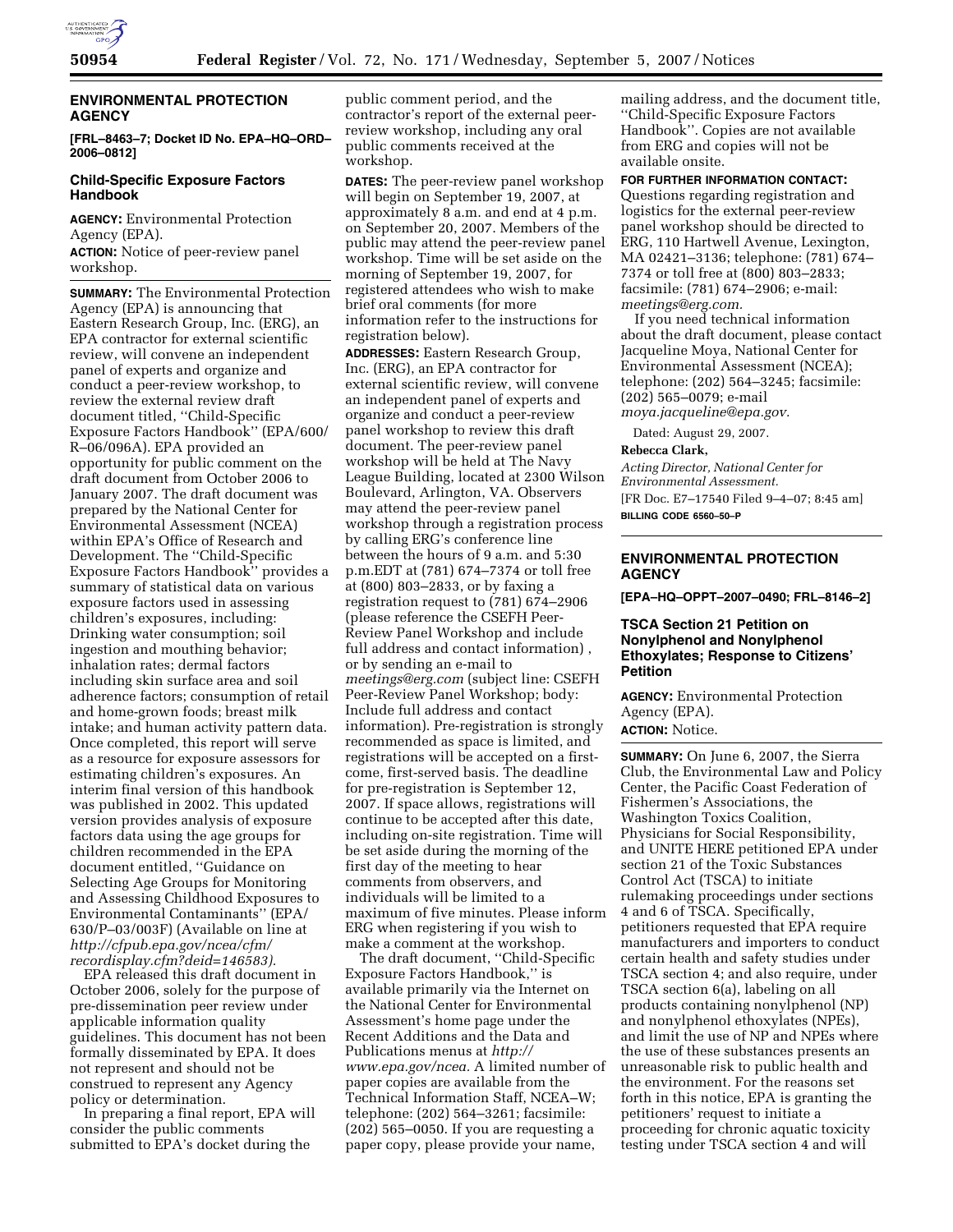also request comment on potential additional testing related to certain of the petitioners' requests, but is denying the petition in regard to TSCA section 6 and to the remaining specific TSCA section 4 requests.

**FOR FURTHER INFORMATION CONTACT:** *For general information contact*: Colby Lintner, Regulatory Coordinator, Environmental Assistance Division (7408M), Office of Pollution Prevention and Toxics, Environmental Protection Agency, 1200 Pennsylvania Ave., NW., Washington, DC 20460–0001; telephone number: (202) 554–1404; e-mail address: *TSCA-Hotline@epa.gov*.

*For technical information contact*: Mary Dominiak or John Schaeffer, Chemical Control Division (7405M), Office of Pollution Prevention and Toxics, Environmental Protection Agency, 1200 Pennsylvania Ave., NW., Washington, DC 20460–0001; telephone number: (202) 564–8104 or (202) 564– 8173; e-mail address: *dominiak.mary@epa.gov* or *schaeffer.john@epa.gov*.

# **SUPPLEMENTARY INFORMATION:**

# **I. General Information**

*A. Does this Action Apply to Me?* 

You may be potentially affected by this action if you manufacture, import, or distribute in commerce NP or NPEs. Potentially affected entities may include, but are not limited to:

• Chemical manufacturers (including importers) (NAICS codes 325, 32411, e.g., chemical manufacturing and petroleum refineries) of one or more of the subject chemicals.

• Surface active agent manufacturers (NAICS code 325613).

• Industrial launderers (NAICS code 81233).

This listing is not intended to be exhaustive, but rather provides a guide for readers regarding entities likely to be affected by this action. Other types of entities not listed in this unit could also be affected. The North American Industrial Classification System (NAICS) codes have been provided to assist you and others in determining whether this action might apply to certain entities. If you have any questions regarding the applicability of this action to a particular entity, consult the technical person listed under **FOR FURTHER INFORMATION CONTACT**.

### *B. How Can I Get Copies of this Document and Other Related Information?*

1. *Docket*. EPA has established a docket for this action under docket identification (ID) number EPA–HQ– OPPT–2007–0490. All documents in the

docket are listed in the docket's index available at *http://www.regulations.gov*. Although listed in the index, some information is not publicly available, e.g., Confidential Business Information (CBI) or other information whose disclosure is restricted by statute. Certain other material, such as copyrighted material, will be publicly available only in hard copy. Publicly available docket materials are available electronically at *http:// www.regulations.gov*, or, if only available in hard copy, at the OPPT Docket. The OPPT Docket is located in the EPA Docket Center (EPA/DC) at Rm. 3334, EPA West Bldg., 1301 Constitution Ave., NW., Washington, DC. The EPA/DC Public Reading Room hours of operation are 8:30 a.m. to 4:30 p.m., Monday through Friday, excluding Federal holidays. The telephone number of the EPA/DC Public Reading Room is (202) 566–1744, and the telephone number for the OPPT Docket is (202) 566–0280. Docket visitors are required to show photographic identification, pass through a metal detector, and sign the EPA visitor log. All visitor bags are processed through an X-ray machine and subject to search. Visitors will be provided an EPA/DC badge that must be visible at all times in the building and returned upon departure.

2. *Electronic access*. You may access this **Federal Register** document electronically through the EPA Internet under the ''**Federal Register**'' listings at *http://www.epa.gov/fedrgstr*.

### **II. Background**

*A. What is a TSCA Section 21 Petition?* 

Section 21 of TSCA allows citizens to petition EPA to initiate a rulemaking proceeding for the issuance, amendment, or repeal of a rule under TSCA section 4, 6, or 8 or an order under TSCA section 5(e) or 6(b)(2). A TSCA section 21 petition must set forth facts that the petitioner believes establish the need for the action requested. EPA is required to grant or deny the petition within 90 days of its filing. If EPA grants the petition, the Agency must promptly commence an appropriate proceeding. If EPA denies the petition, the Agency must publish its reasons for the denial in the **Federal Register**. The petitioners may commence a civil action in a U.S. district court to compel initiation of the requested rulemaking proceeding within 60 days of either a denial or the expiration of the 90–day period.

# *B. What Criteria Apply to a Decision on a TSCA Section 21 Petition?*

1. *TSCA section 21.* TSCA section 21, itself, does not expressly identify the basis under which EPA should decide whether to grant or deny a citizens' petition. Rather, TSCA section 21(b)(1) requires that the petition set forth the facts that it is claimed establish it is ''necessary'' to issue a rule or order that is the subject of the petition. In addition, TSCA section 21 establishes standards the court must use to decide whether to order EPA to initiate rulemaking in the event of a lawsuit filed by the petitioner after denial of a TSCA section 21 petition. (15 U.S.C. 2620(b)(4)(B)). Further, TSCA section 21 implicitly incorporates the statutory standards under TSCA sections 4 and 6 for issuing regulations, requiring petitioners to ''set forth the facts which it is claimed establish that it is necessary to issue...a rule under section  $[4 \text{ or } 6]$ ."  $(15 \text{ U.S.C. } 2620(b)(1))$ (emphasis added)). Accordingly, EPA has relied on the standards in TSCA section 21 and in TSCA sections 4 and 6 as the basis for evaluating and deciding on the NP/NPE petition.

2. *Legal standards regarding TSCA section 4 test rules.* Under TSCA section 4, EPA must make a number of findings in order to issue a rule to require testing. In all cases, EPA must find that data on a chemical are insufficient to evaluate its effects and that testing of the chemical is necessary to develop the missing data. (15 U.S.C. 2603(a)(1)(A) and (B)). In addition, EPA must either find that:

i. The chemical may present an unreasonable risk of injury or

ii. The chemical is:

a. Produced in substantial quantities, and

b. May either:

A. Result in significant or substantial human exposure, or

B. Result in substantial environmental release.

TSCA section 21 allows a court to order EPA to initiate rulemaking if the court makes essentially the same determination after a *de novo* review of the petition. However, TSCA section 21 omits the third finding required under TSCA section 4 from the findings that a court must make in order to require EPA to initiate TSCA section 4 rulemaking—i.e., the finding that ''testing is necessary to develop the data."  $(15 \text{ U.S.C. } 2620(b)(4)(B)(i)).$ Nonetheless, EPA believes TSCA section 21(b)(4) is best interpreted as incorporating all of the TSCA section 4 findings. The alternative would be to read the statute as empowering a court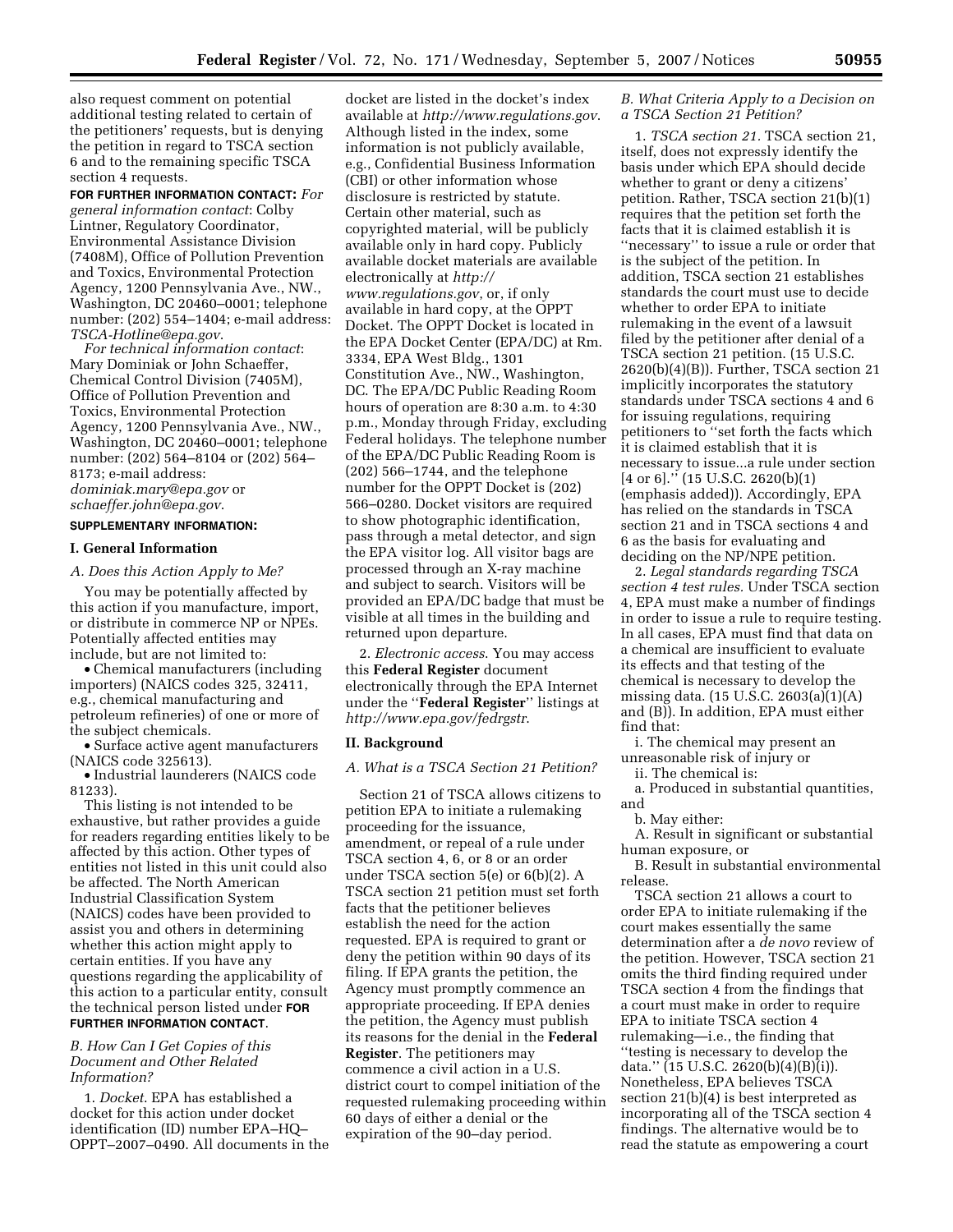to require EPA to initiate a rule even where the Agency could not make proposed findings consistent with TSCA section 4 or take final action on the rule. EPA's interpretation is supported by legislative history. (House conference report (H. Conf. Rept.) 94–1679 at 97– 99 (1976)).

3. *Legal standards regarding TSCA section 6 control rules*. In evaluating the request for rules under TSCA section 6 to control chemicals, EPA assessed whether such rules are necessary to protect against unreasonable risk. This is the same test the court would apply under TSCA section 21.

The finding of unreasonable risk is a judgment under which the decisionmaker determines that the risk of health or environmental injury from a chemical outweighs the burden to society of potential regulations. An unreasonable risk decision cannot be made considering risk alone. Rather, the probability of harm must be considered against the impacts of regulation. In promulgating any rule under TSCA section 6, the statute requires that the Administrator consider:

• The effects of the substance or mixture on health and the environment and the magnitude of the exposure of human beings and the environment to the substance or mixture.

• The benefits of the substance or mixture for various uses and the availability of substitutes for such uses.

• The reasonably ascertainable economic consequences of the rule, after consideration of the effect on the national economy, small business, technological innovation, the environment, and public health. (15 U.S.C. 2605 (c)).

# *C. What Action is Requested Under this TSCA Section 21 Petition?*

On June 6, 2007, the Sierra Club, the Environmental Law and Policy Center, the Pacific Coast Federation of Fishermen's Associations, the Washington Toxics Coalition, Physicians for Social Responsibility, and UNITE HERE petitioned EPA to take action under TSCA section 4 for seven categories of tests and under TSCA section 6 for four categories of restrictions.

The requested actions under TSCA section 4 are:

1. Require testing to ''fill the gaps'' for chronic toxicity of NPE oligomers (oligomers are the 1–2 mole ethoxylate of NP, also known as ''short-chain'' NPEs) to aquatic organisms.

2. Require the testing of mixtures to ''fill the gaps'' regarding the additive toxicity of NP and NPE oligomers to aquatic organisms.

3. Require testing on the estrogenic disruption impact, including multigenerational and population level impact, of NP and NPEs to aquatic organisms.

4. Require testing of NP and NPEs for vitellogenin gene expression.

5. Require testing to ascertain certain aspects of NP and NPE toxicity to humans, including general population exposure, metabolism, dermal absorption, and placental development.

6. Require epidemiology testing for industrial laundry workers exposed to NPEs.

7. Require testing to determine exposure to NPEs in residential indoor air.

The requested actions under TSCA section 6 are:

1. Require labeling on all products containing NP and NPEs.

2. Restrict the use of NPEs where the user cannot verify that the chemicals will receive proper wastewater treatment.

3. Ban the use of NP and NPEs in industrial and consumer detergents.

4. Require pollution prevention planning by facilities that use 2,000 kilograms (kg) or more of NP or NPEs.

#### **III. Disposition of Petition**

Using the criteria in Unit II.B. to assess the NP/NPE petition, EPA has concluded that, with respect to petitioners' first request for chronic toxicity testing of ''short-chain'' NPEs, the petitioners have provided facts demonstrating that existing data may be insufficient to permit a reasoned evaluation of the effects of the chemicals, and that the chemicals are produced in substantial quantities and either may result in significant or substantial human exposure, or may result in substantial environmental release. Accordingly, EPA grants the petitioners' request that EPA initiate a proceeding for the issuance of a rule under TSCA section 4 regarding chronic aquatic toxicity testing on certain NPEs. However, EPA has determined that petitioners have not provided facts to support the conclusion that the other tests they requested are necessary to permit a reasoned evaluation of the chemicals and EPA is, accordingly, denying the petitioners' remaining specific TSCA section 4 testing requests. Further, EPA has determined that petitioners failed to provide sufficient justification for any of the requested control actions under TSCA section 6 and, therefore, EPA is denying these requests. Each of the petitioners' requests is addressed specifically in the following discussion.

# *A. Grant of Request to Initiate a Section 4 Test Rule*

Petitioners' first request was that EPA initiate testing to determine the chronic toxicity of NPEs, especially ''shortchain'' NPEs, ''for development of protective water quality criteria and standards that account for the full range of negative impacts from NP and NPEs.'' EPA agrees that data concerning the chronic effects of ''short-chain'' NPEs appear to be limited (Refs. 1 and 2) and may be insufficient to adequately evaluate the risk of chronic exposures to aquatic organisms from ''short-chain'' NPEs. However, to develop a properly tailored test requirement that would provide EPA with sufficient data, EPA believes it would be most productive to examine a number of additional considerations prior to the issuance of a proposed rule. These considerations include determining which NPEs might be studied to adequately characterize the potential risk presented by chronic exposures to these chemicals, based on such factors as the potential for aquatic organisms to be exposed to them. For example, NP1EO and NP2EO have been detected in the environment and may be the candidates for further testing, but other NPEs, including various derivatives and degradation products, may not need to be considered. EPA further notes that, if adequate acute aquatic toxicity testing data are not already available on specific NPEs in the same species appropriate for chronic testing, those acute data may need to be developed in order to set appropriate concentration levels for chronic testing and for calculating acute-to-chronic ratios. Additional considerations may include determining how many taxa are needed, and which species in those taxa would be most appropriate in order to properly characterize the potential aquatic toxicity of the chemicals present in freshwater and saltwater systems. EPA may also consider whether chronic aquatic toxicity testing for NP in saltwater fish species may be warranted, and whether testing to assess the toxicity and fate of sediment-bound NP in both freshwater and marine/estuarine habitats should be considered, since these data are limited (Refs. 2, 3, and 4). Finally, EPA notes that the apparent focus of the petition is the development of water quality criteria (WQC). Although petitioners have referenced testing designed to satisfy the requirements imposed by States and EPA for data sufficient for setting WQC values, EPA notes that the standards for setting WQC are different than the standard for requiring testing under TSCA section 4, and a reasoned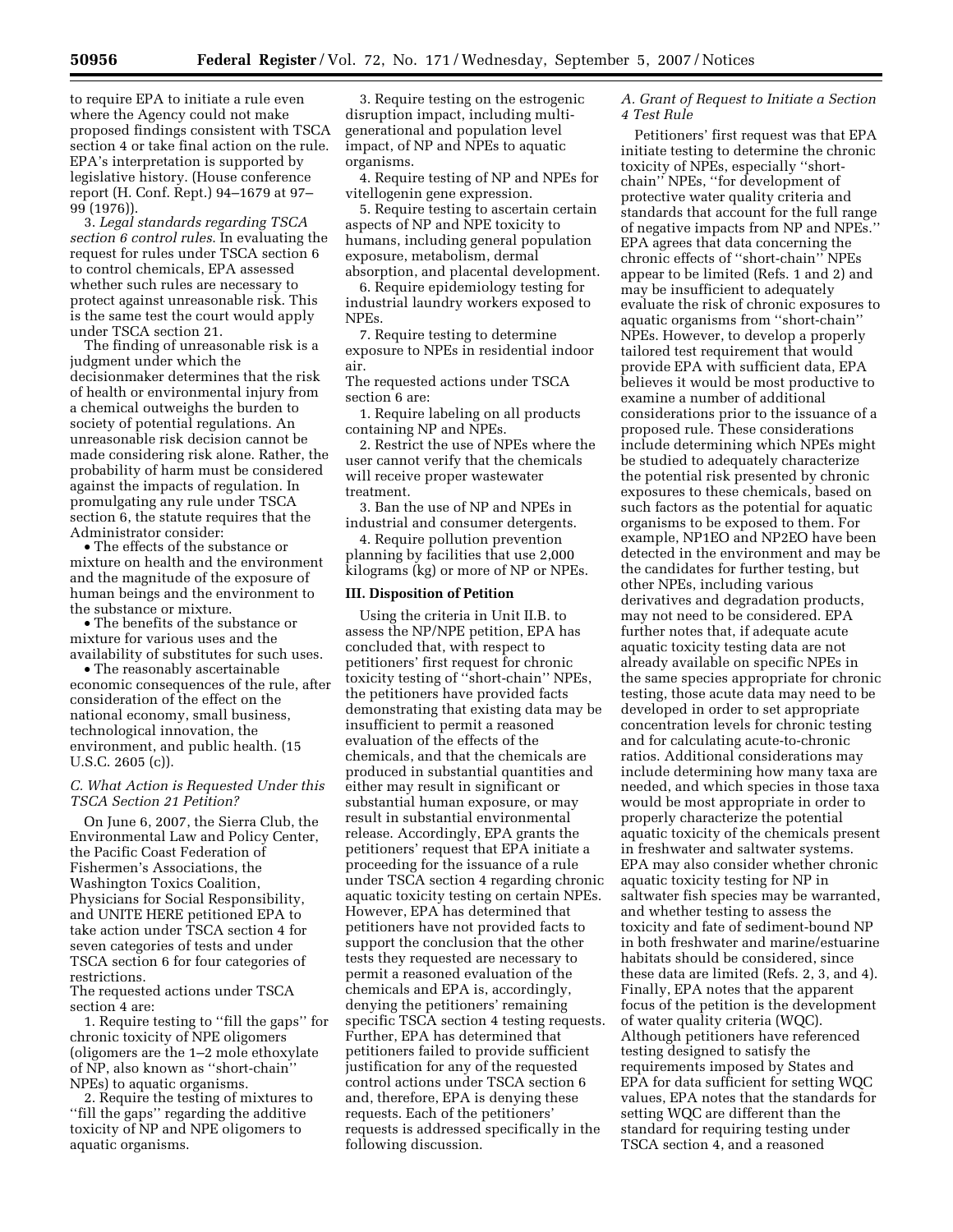evaluation of the chemicals under TSCA may require different tests than the full battery of studies necessary to issue such criteria. Accordingly, rather than initially proposing a rule pursuant to TSCA section 4, where the Agency would present its preliminary conclusions on these points, EPA will publish an Advanced Notice of Proposed Rulemaking (ANPRM) initiating proceedings under TSCA section 4. The ANPRM will identify these issues for public comment. The information received from this process would guide EPA in developing a proposed testing program under TSCA section 4.

# *B. Denials of Requests to Initiate TSCA Section 4 Test Rules*

Petitioners' second request was that EPA ''fill the data gaps regarding the additive toxicity of NP and NPE oligomers to species.'' Petitioners requested testing of unspecified mixtures of NP and NPEs in acute and chronic assays to address this perceived gap. The petitioners noted that, given their similar structure and mode of action, the toxicity of NP and NPEs may be additive. EPA currently believes that the question of additive toxicity of various NPEs would not be addressed effectively by requiring the testing of unspecified mixtures of them. Additive toxicity is often more pragmatically addressed by using methods to combine the results of testing the individual components of mixtures. Petitioners provided no rationale to explain why this more pragmatic approach of testing individual chemicals would be inadequate in this instance. Therefore, EPA does not believe it has the basis at this time to support the finding required under TSCA section 4(a)(2) for ordering the testing of mixtures: That the effects of the mixture ''may not be reasonably and more efficiently determined...by testing the chemical substances which comprise the mixture.'' EPA considers that obtaining certain acute and chronic aquatic toxicity data on the appropriate individual NPE, as described in this unit in the response to petitioners' first request, could provide useful information addressing the additive toxicity question raised by petitioners. EPA thus denies the specific request that EPA order the testing of mixtures, but EPA may consider multiple approaches to addressing the questions concerning possible additive toxicity in the ANPRM.

Petitioners' third request was that EPA conduct research on individual endocrine disruption impacts and on the relationship between individual endocrine disruption impacts and

population-level impacts, including multi-generation effects. In general, EPA questions whether such mechanismspecific testing is needed to permit a reasoned evaluation of these chemicals given other data that exist and the additional data that EPA would consider in the ANPRM. Available studies already evaluate effects on the test organisms' mortality, growth, and reproduction, which are apical to any endocrine disruption that may occur. As summarized in EPA's Office of Water Ambient Water Quality Criteria (WQC) Document for NP, the ability of nonylphenol to induce estrogenic effects has seldom been reported at concentrations below the freshwater final chronic value of 6.6 micrograms/ Liter (µg/L) (Ref. 3). EPA considers at this time that the existing data, particularly combined with the acute and chronic aquatic toxicity data that EPA proposes to discuss in its ANPRM, would be sufficient to evaluate effects on individuals and populations (Refs. 3, 5, and 6). In addition, test methods to assess multi-generational impacts are not currently available, and it is not yet certain that such methods would provide data that would significantly advance understanding beyond existing chronic study data with regard to NP, given that NP demonstrates estrogenic effects at concentrations at or above which chronic effects are also seen. The Office of Prevention, Pesticides, and Toxic Substances (OPPTS) Endocrine Disruptor Screening Program (EDSP) is currently developing and validating freshwater and saltwater fish 2 generation test methods and also a crustacean (mysid) 2-generation test method. However, those methods are not expected to be fully validated before 2010, and additional work with the test method will be required to demonstrate the benefit of performing these studies. As noted in the WQC document, when the appropriate EDSP testing protocols have been developed and validated, EPA may consider whether additional testing of NP and NPE might be warranted (Ref. 3). For these reasons, EPA cannot conclude that the available information relevant to this requested testing is insufficient to permit a reasoned evaluation of the health or environmental effects of these chemicals or that the requested testing is necessary, and EPA, therefore, denies this request.

Petitioners' fourth request was that EPA apply a specific vitellogenin gene expression assay to NP and each individual NPE. In general, EPA questions whether such mechanismspecific testing is needed to permit a

reasoned evaluation of these chemicals given other data that exist. Several different vitellogenin gene expression tests exist (Refs. 7, 8, and 9), but each serves the same purpose of demonstrating the potential of a chemical for estrogenic expression. The Agency considers that available information on NP and various NPEs is sufficient to adequately demonstrate and evaluate the estrogenic expression of NP and also to provide enough of a basis on which to project the lesser contribution of various NPEs, making further vitellogenin assays unnecessary (Refs. 5, 6, 10, and 11). Accordingly, EPA cannot conclude that the available information relevant to this requested testing is insufficient to permit a reasoned evaluation of the health or environmental effects of these chemicals or that the requested testing is necessary, and EPA, therefore, denies the request for a TSCA section 4 test rule requiring the vitellogenin gene expression assay.

Petitioners' fifth request encompasses a diverse cluster of testing, including dermal absorption, oxidative metabolism, the effects of NP on human placental development, and NP and NPE exposure to the general population of the United States. Data to evaluate these effects either already exist or are being generated under other programs and need not be duplicated. For example, a combination of existing human and animal studies provides a reasonable understanding of the metabolism of NP in humans. The data available indicate a metabolic profile common to phenols (Refs. 12, 13, and 14). In addition, studies on dermal absorption of NP and NPEs have already been conducted and have concluded that dermal absorption of NP is negligible, and that dermal absorption of NPEs through human and animal skin is less than 1% (Ref. 15). The petitioners cited a study done on human placental tissue suggesting that NP may have some effect on trophoblastic cells of the placenta, and specifically requested that a similar study be repeated. EPA does not believe that repeating this nonstandard study or attempting to design a similar one would add to the understanding of these chemicals, because existing studies on whole organisms have already more fully addressed reproductive and other health effects (Ref. 16). Reproductive studies of NP in mammals have been conducted (Refs. 17 and 18), as well as other studies which have examined the estrogenic effects of NP in mammals (e.g., uterotrophic assay) (Refs. 19, 20, and 21), and, on the basis of these data,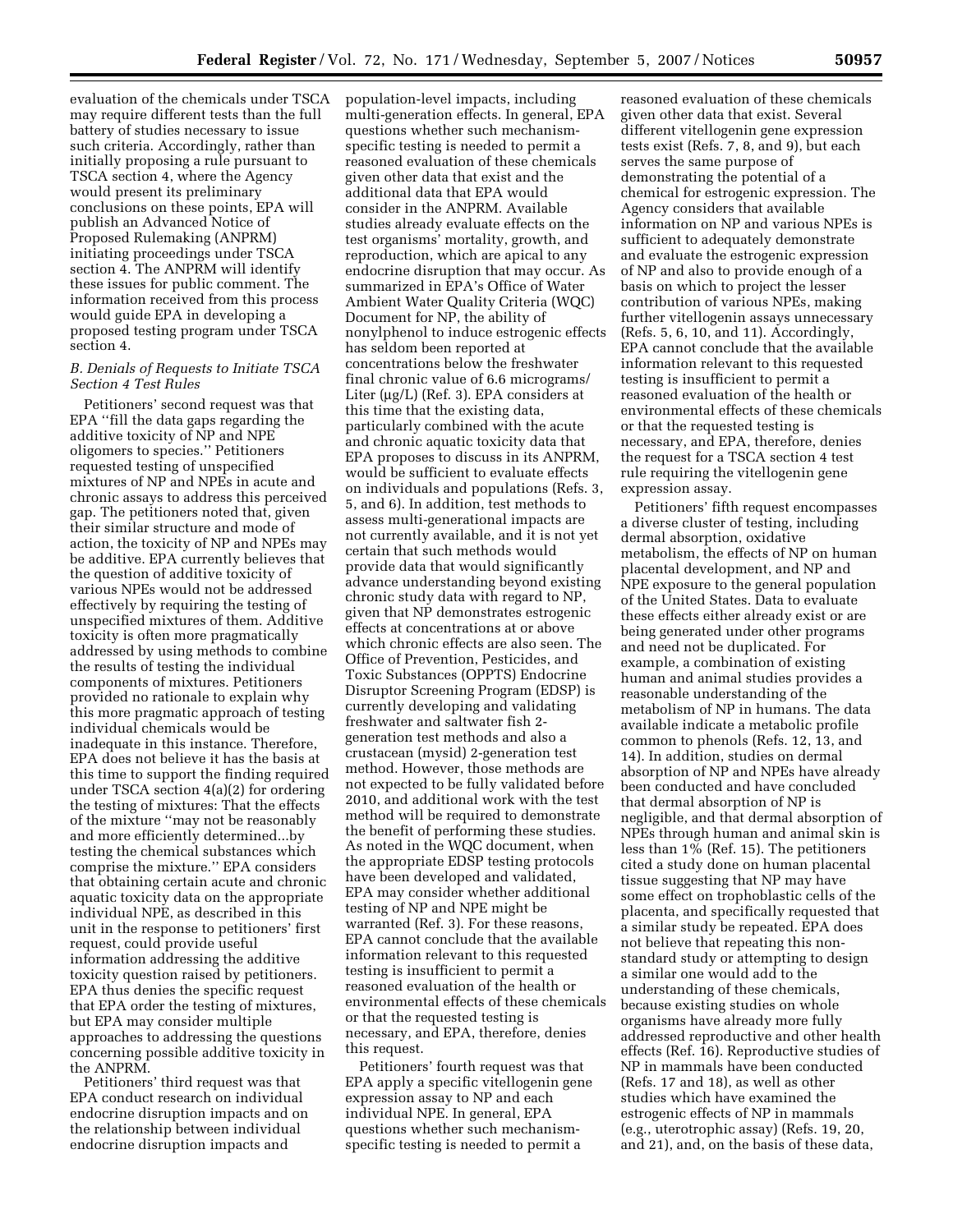EPA believes it has sufficient information to evaluate NP's reproductive risks to human health without conducting a non-standard placental study of the type requested by petitioners. With regard to assessing NP and NPE exposure to the general U.S. population, EPA notes that the Centers for Disease Control and Prevention (CDC) indicated through a notice published in 2003 that NP has already been slated for inclusion in the *National Report on Human Exposure to Environmental Chemicals*, and there is thus no need for EPA to duplicate that activity (Ref. 22). For these reasons, EPA cannot conclude that the available information relevant to this requested testing is insufficient to permit a reasoned evaluation of the health or environmental effects of these chemicals or that the requested testing is necessary, and EPA, therefore, denies these requests for testing under TSCA section 4.

Petitioners' sixth request was that EPA conduct an epidemiology study of industrial laundry workers who may be exposed to NP and NPEs in detergents. Before an epidemiology study can be effectively designed or conducted, however, there needs to be evidence that there are sufficient exposures to a substance to warrant a study of human health effects potentially attributable to those exposures. As noted in the comments submitted by the Uniform and Textile Service Association (UTSA) and the Textile Rental Services Association (TRSA), approximately 90% of industrial laundries use injected liquid detergent (Ref. 23). Given the low volatility (Ref. 24) and the negligible dermal absorption of NP and NPE (Ref. 15), these industrial laundry operations would not present significant exposure potential. Accordingly, there is no evidence to support a conclusion that significant exposures exist that would warrant an epidemiological study in this overall industry. However, for the approximate 10% of industrial laundry operations and an unknown number of institutional laundry operations that may use powdered detergent, EPA considers that there is potential for inhalation exposure to dust containing NP and NPE by workers and that the number of potentially exposed workers involved could be substantial (Ref. 25). As these concerns are based on estimates and not actual exposure monitoring data, they would not support a conclusion that there are sufficient exposures to warrant an epidemiology study. However, EPA considers that obtaining additional exposure information may be warranted

to reasonably assess the potential for risk associated with this one exposure scenario. Accordingly, EPA denies the petitioners' specific request for an epidemiology study, but plans to include in the ANPRM a discussion of the need for data concerning NP and NPE exposures of laundry workers where powdered detergents are used, and to solicit comment on the best means to obtain that information (e.g., whether through requiring an exposure study, workplace exposure monitoring, the voluntary submission of existing monitoring data, or other means).

Finally, the petitioners' seventh request concerned ordering a nationwide study of residential exposures based on one study which found levels of NP and NPEs in dust and indoor air in all homes in the study. However, in both the study cited by petitioners and in a second study that found NP or NPEs in only 10% of the homes studied (Refs. 26 and 27), the levels of NP found were far below any level of concern suggested in reviews (e.g., Ref. 16). Neither study could be assumed to be representative of households across the United States, but both studies would suggest that residential indoor air and dust do not contribute significantly to household exposure. Therefore, EPA cannot conclude that the available information relevant to this requested testing is insufficient to permit a reasoned evaluation of the health effects of these chemicals. Similarly, EPA believes there is no evidence indicating that exposures of the general population to NP and NPEs are of concern at the present, and notes that the CDC human biomonitoring work will provide nationally representative data on the levels of general population exposures to NP irrespective of exposure source. Accordingly, EPA denies the request for a nationwide residential exposure study under TSCA section 4.

### *C. Denial of Requests to Issue TSCA Section 6 Control Rules*

EPA has concluded that the petitioners have not set forth the facts establishing the need for the control actions requested under TSCA section 6. Although the petition asserts that an unreasonable risk exists, the petition does not present a reasonable basis to conclude both that the chemicals present or will present an unreasonable risk and that the specific actions requested by petitioners would be necessary to protect adequately against such risk using the least burdensome requirements. Accordingly, EPA denies the petitioners' requests for control actions under TSCA section 6.

The petitioners requested that EPA issue TSCA section 6 actions to require labeling, not just Material Safety Data Sheets (MSDSs), on all products containing NP and NPE; to restrict the use of NP and NPE where the user (including the 25% of U.S. households that rely on septic systems) cannot verify that the chemical will receive proper/effective treatment at a wellmanaged sewage treatment plant from an activated sludge treatment process designed to nitrify; to ban the use of the chemicals in industrial and consumer detergents in favor of existing, less toxic alternatives; and, similar to Canada, to require facilities that use 2,000 kg or more of NP or NPEs to develop formal pollution prevention plans, and to consider safer substitutes consistent with OPPT's Safer Detergents Stewardship Initiative (SDSI).

As noted in Unit III.B., in order to issue a rule under TSCA section 6, EPA must affirmatively find that the risks are unreasonable, and in making that determination, must consider a number of specified issues. These relate not merely to the effects of the chemical(s), but also to:

1. The benefits of the substance(s) for various uses and the availability of substitutes for such uses.

2. The reasonably ascertainable economic consequences of the control mechanisms proposed to control the risk, including the effect on the national economy and small business and technical innovation. These considerations are integral to the determination that a substance presents an unreasonable risk, and the petitioners have not presented sufficient facts to allow EPA to evaluate the issues. It is not sufficient in a petition under TSCA section 21 to assert that an unreasonable risk exists without providing the facts that would support that assertion.

For example, in presenting their argument for actions under TSCA section 6, the petitioners failed to provide information that would permit consideration of the effect of their requested controls on the national economy, small business and technological innovation, the environment, and public health. Petitioners asserted that the costs of their requested controls would be small and that the benefits of their controls would reduce risk, but provided no data to substantiate either their estimates of cost or of the efficacy of their proposed control actions.

In addition, petitioners did not address the extent to which actions taken under other statutes or voluntary programs may already be addressing the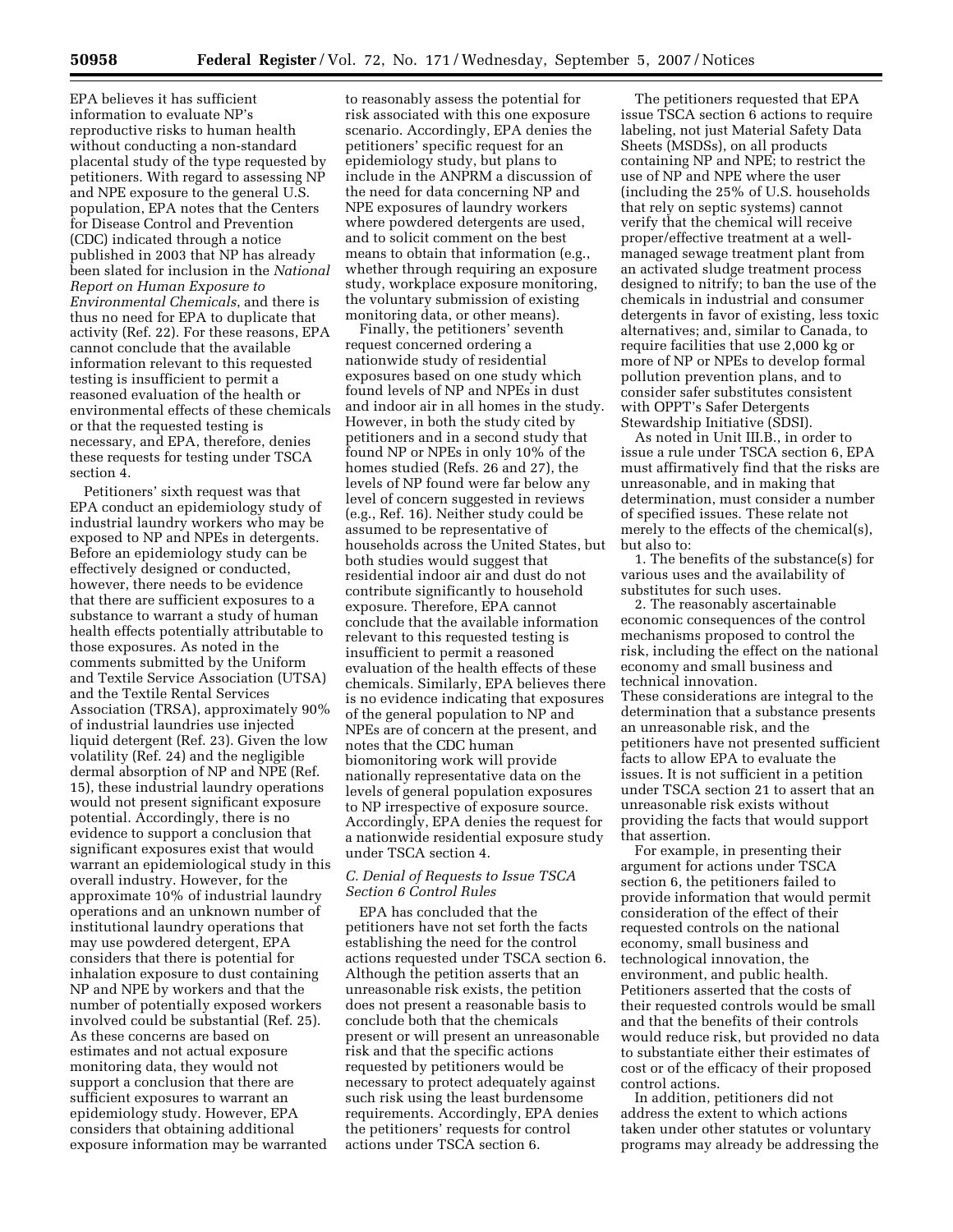risk that may be presented by these chemicals, and whether those other statutes or voluntary programs may provide more appropriate tools than TSCA section 6 action to control risk to the extent necessary as additional data are generated on chemical effects and exposure. EPA has addressed NP and, to some extent, NPE in recent regulatory actions with respect to water quality criteria (Refs. 3 and 28) and to the reassessment of tolerances for pesticide inerts on food (Ref. 29). EPA also sought public comment in May 2007 on SDSI (Ref. 30). SDSI is intended to complement the water quality criteria for NP by promoting the voluntary conversion by the detergent industry to alternative surfactants that break down quickly to less toxic compounds. EPA must assess those public comments and the potential of SDSI to impact the need for any further regulatory controls.

The data and information supplied in the petition and the information provided in public comments do not provide a reasonable basis to conclude that NP or NPE pose an unreasonable risk to health or the environment. Consequently, EPA has determined that petitioners have failed to provide sufficient justification for any of their requests for control actions under TSCA section 6 of TSCA, and EPA is denying the request that EPA initiate actions under TSCA section 6.

### **IV. Comments Received**

EPA published a notice in the **Federal Register** issue of July 10, 2007, announcing receipt of the petition and inviting public comment on or before July 25, 2007 (Ref. 31). EPA received ten timely comments from one individual, one petitioner, one State agency, and seven nonprofit trade or professional associations, and about 1,900 massmailed comments from private citizens through a mass comment campaign evidently sponsored by one or more of the petitioners. EPA also received a request for an extension of the comment period on July 25, 2007, submitted by UNITE HERE and the Sierra Club, two of the petitioners. The request for extension was denied because of the schedule for response mandated by TSCA section 21, although EPA indicated that late comments would be considered to the extent possible. One late comment was submitted on August 1, 2007, by another trade association. One State agency submitted a late letter addressed to the Administrator which was received on August 6, 2007, and was directed to the docket as a late comment.

The petitioner (the Environmental Law and Policy Center), the individual,

the two State agencies (the New York State Department of Environmental Conservation and the Illinois Environmental Protection Agency), and the mass mailing campaign supported the petition, without presenting additional significant substantive data apart from an additional reference provided by the petitioner. This reference concerned data already in EPA's possession.

All but one of the trade or professional organizations opposed the petition on the grounds that existing data were already sufficient to assess the chemicals and that no unreasonable risk was demonstrated in the petition. Five of the organizations (the UTSA, the TRSA, the Soap and Detergent Association, the Consumer Specialty Products Association, and the Alkylphenols and Ethoxylates Research Council) submitted detailed comments with references to data. These data were already in EPA's possession. The remaining opposing organization (CropLife America) and the association submitting late comments (the Chemical Producers and Distributors Association) supported the position expressed by the Alkylphenols and Ethoxylates Research Council.

The National Association of Clean Water Agencies (NAWCA) did not comment on the substance of the petition, but indicated that any action taken by EPA in response to the petition should not place the burden for response on the nation's wastewater treatment utilities.

#### **V. References**

1. Staples, C.; Mihaich, E.; Carbone, J.; Woodburn, K.; and Klecka, G. 2004. A Weight of Evidence Analysis of the Chronic Ecotoxicity of Nonylphenol Ethoxylates, Nonylphenol Ether Carboxylates, and Nonylphenol. *Human and Ecological Risk Assessment*. 10(6): 999–1017.

2. Environment Canada. Canadian Environmental Quality Guidelines for Nonylphenol and its Ethoxylates (Water, Sediment, and Soil). Scientific Supporting Document. Ecosystem Health: Science-based Solutions Report No. 1–3. National Guidelines and Standards Office, Environment Canada, Ottawa. 189 pp. August 2002.

3. EPA. 2005. Aquatic Life Ambient Water Quality Criteria – Nonylphenol Final. EPA, Office of Water. Washington, DC. EPA–822–R–05–005. 96 pp.

4. State of New York Department of Environmental Conservation. Letter from Alexander Grannis, Commissioner, New York State Department of Environmental Conservation, to

Document Control Office, Office of Pollution Prevention and Toxics (OPPT), EPA. Docket ID number EPA– HQ–OPPT–2007–0490–0009. July 25, 2007.

5. Mills, L.J. and Chichester, C. 2005. Review of evidence: Are endocrinedisrupting chemicals in the aquatic environment impacting fish populations? *Science of the Total Environment*. 343: 1–34.

6. United States Department of Agriculture (USDA). Human and Ecological Risk Assessment of Nonylphenol Polyethoxylate-based (NPE) Surfactants in Forest Service Herbicide Applications. Prepared by David Bakke, USDA, Forest Service, Region 5. May 2003. 110 pp.

7. Thorpe, K.L.; Hutchinson, T. H.; Hetheridge, M .J.; Sumpter, J.P.; and Tyler, C.R. (2000). Development of an *in vivo* screening assay for estrogenic chemicals using juvenile rainbow trout (Oncorhynchus mykiss). *Environmental Toxicology and Chemistry*. 19:2812– 2820.

8. Lattier, D.L.; Gordon, D.A.; Burks, D.J.; and Toth, G.P. 2001. Vitellogenin gene transcription: A relative quantitative exposure indicator of environmental estrogens. *Environmental Toxicology and Chemistry*. 20:1979– 1985.

9. Biales, A.D.; Bencic, D.C.; Flick, R.W.; Lazorchak, J.; and Lattier, D.L. 2007. Quantification and associated variability of induced vitellogenin gene transcripts in fathead minnow (Pimephales promelas) by quantitative real-time polymerase chain reaction. *Environmental Toxicology and Chemistry*. 26:287–296.

10. Seki, M.; Yokota, H.; Maeda, M.; Tadokoro, H.; and Kobayashi, K. 2003. Effects of 4-nonylphenol and 4-tertoctylphenol on sex differentiation and vitellogenin induction in medaka (Oryzias latipes). *Environmental Toxicology and Chemistry*. 22(7):1507– 1516.

11. Dussault, E.B.; Sherry, J.P.; Lee, H.B.; Burnison, B.K.; Bennie, D.T.; and Servos, M.R. 2005. *In vivo* estrogenicity of nonylphenol and its ethoxylates in the Canadian environment. *Human and Ecological Risk Assessment*. 11(2): 353– 364.

12. Muller, S.; Schmid, P.; and Schaltter, Ch. 1998. Pharmacokinetic behavior of 4-nonylphenol in humans. *Environmental Toxicology and Pharmacology*. 5, 257–265

13. Knaak, J.B.; Eldridge, J.M.; and Sullivan, L.J. 1966. Excretion of certain polyethylene glycol ether adducts of nonylphenol by the rat. *Toxicology and Applied Pharmacology*. 9, 331–340.